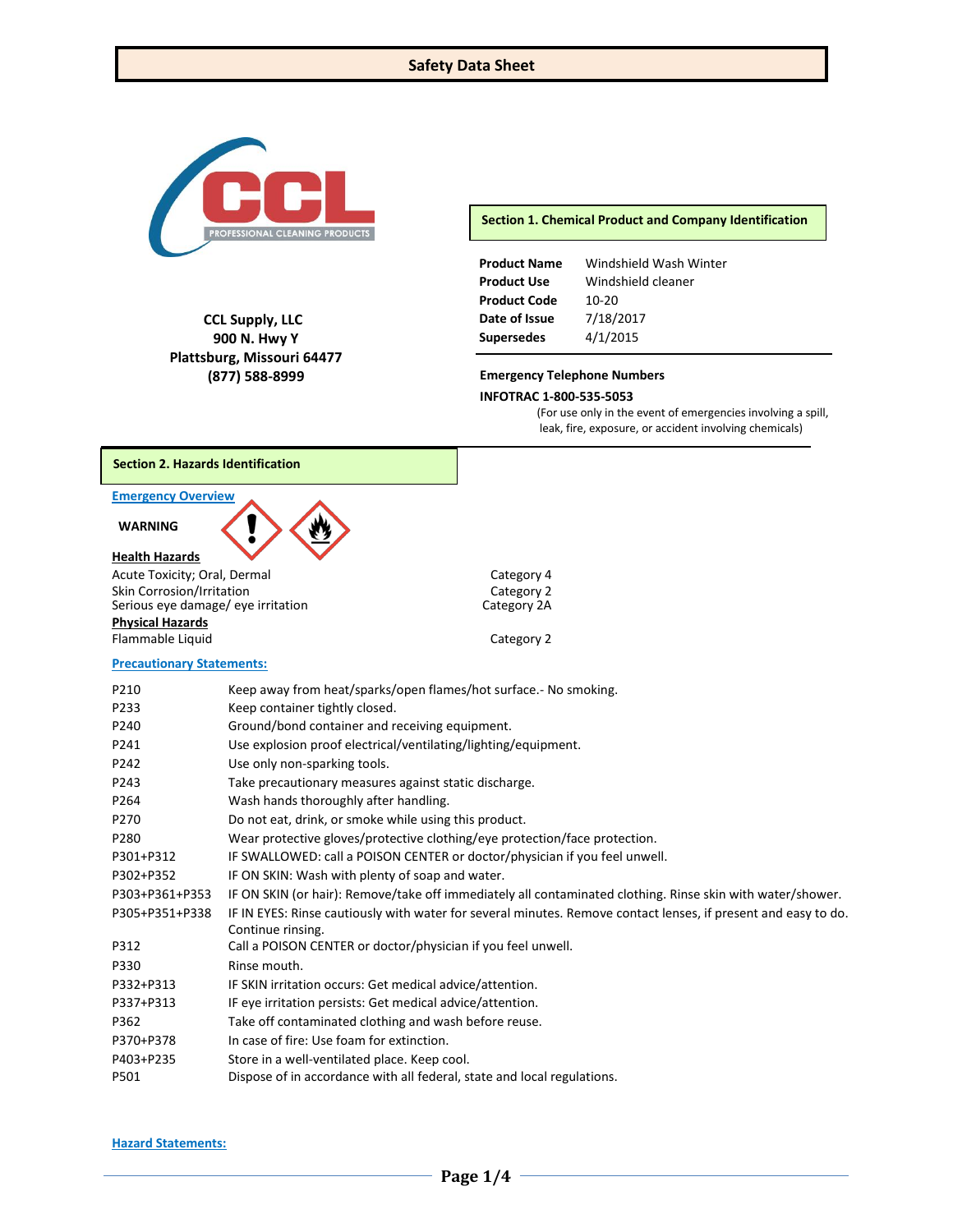H225 Highly flammable liquid and vapor<br>H302 Harmful if swallowed Harmful if swallowed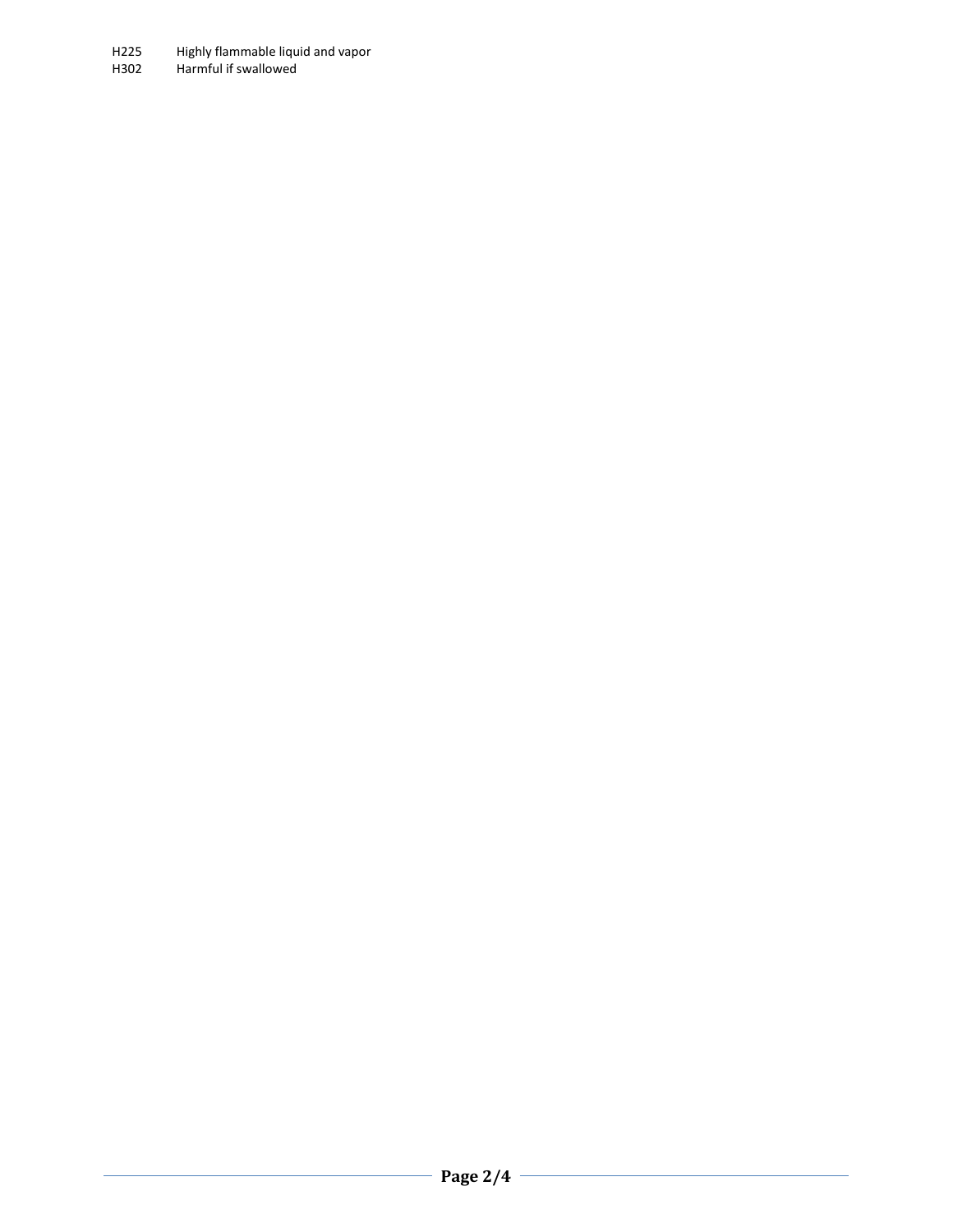- H312 Harmful in contact with skin
- H315 Causes skin irritation
- H319 Causes serious eye irritation
- **Routes of Entry Dermal, Oral, and Inhalation**

# **Acute Effects:**

| Eves              | Causes irritation                                                  |
|-------------------|--------------------------------------------------------------------|
| Skin              | May cause irritation depending upon duration of contact            |
| <b>Inhalation</b> | Causes irritation, and dizziness                                   |
| Ingestion         | Nausea, vomiting, diarrhea and gastrointestinal disorder may occur |

| Section 3. Composition/Information on Ingredients |                              |                   |
|---------------------------------------------------|------------------------------|-------------------|
| Name of Hazardous Ingredients<br>Methanol         | <b>CAS Number</b><br>67-56-1 | % by Weight<br>30 |
| <b>Section 4. First Aid Measures</b>              |                              |                   |

| <b>Eve Contact</b>  | Flush immediately with clean water for 15 minutes. Seek immediate medical attention.                                       |
|---------------------|----------------------------------------------------------------------------------------------------------------------------|
| <b>Skin Contact</b> | If irritation occurs, flush with plenty of clean water. Seek medical attention if a rash occurs or if irritation persists. |
| <b>Inhalation</b>   | Remove to fresh air. Provide oxygen if needed.                                                                             |
| Ingestion           | Do not induce vomiting. Give several glasses of water. Never give anything to an unconscious person orally. Seek           |
|                     | immediate medical attention.                                                                                               |

|  |  |  | <b>Section 5. Fire Fighting Measures</b> |
|--|--|--|------------------------------------------|
|--|--|--|------------------------------------------|

National Fire Protection Association (U.S.A) (estimated rating)



**Hazardous Combustion Products** N/A **Extinguishing Media** Foam **Unsuitable Extinguishing Media** Water is ineffective **Fire Fighting Procedures** Wear protective gear. Use water to cool fire-exposed containers.

**Section 6. Accidental Release Measures**

**Spill Clean Up** All spilled material must be contained and kept out of waterways, sewers and drains. The spilled chemical should be absorbed with an inert material. Flush cleaned area thoroughly with water.

**Section 7. Handling and Storage**

**Handling and Storage** Keep container tightly closed when not in use. Store in dry area. Keep out of the reach of children. Have eyewash accessible to use in handling area.

| <b>Section 8. Exposure Controls/Personal Protection</b> |                 |                  |                  |                  |
|---------------------------------------------------------|-----------------|------------------|------------------|------------------|
| <b>Exposure Limits</b>                                  |                 |                  |                  |                  |
| <b>Product Name</b>                                     | <b>OSHA PEL</b> | <b>NIOSH REL</b> | <b>AIHA WEEL</b> | <b>ACGIH TLV</b> |
| Methanol (67-56-1)                                      | 200ppm          | 200ppm           |                  | 200ppm           |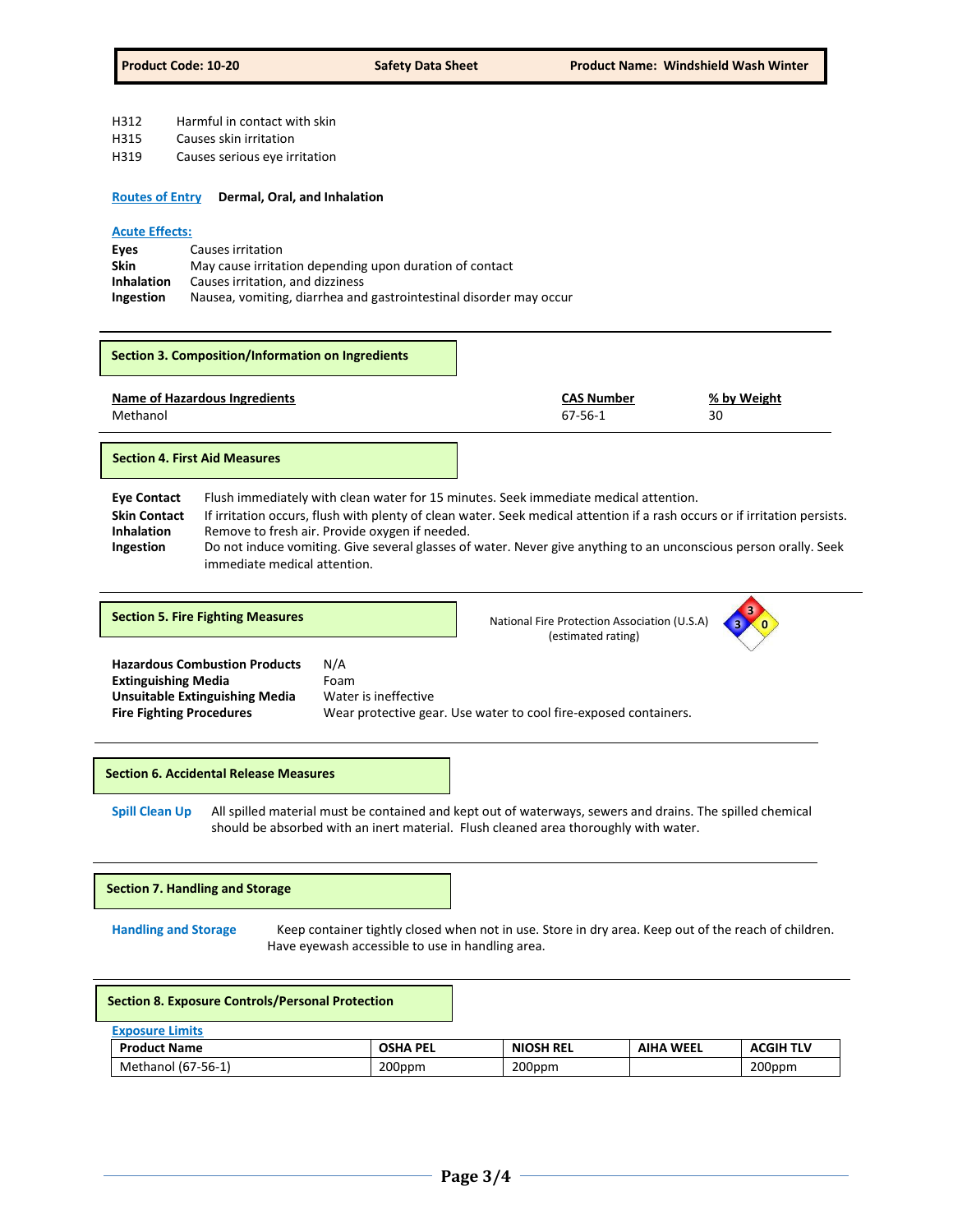**Engineering Controls** Normal ventilation adequate



**Personal Protective Equipment (PPE)**

| Eyes        | Safety glasses or chemical splash goggles |
|-------------|-------------------------------------------|
| _Body_      | Rubber or neoprene gloves                 |
| Respiratory | Not required                              |
|             |                                           |

# **Section 9. Physical and Chemical Properties**

| <b>Physical State</b>   | Liguid       | <b>Explosive Limits</b>      | N/A         |
|-------------------------|--------------|------------------------------|-------------|
| Color                   | Light Blue   | <b>Vapor Pressure</b>        | N/A         |
| Odor                    | Alcohol odor | <b>Vapor Density</b>         | N/A         |
| <b>Odor Threshold</b>   | N/A          | <b>Relative Density</b>      | N/A         |
| рH                      | N/A          | Solubility                   | Complete    |
| <b>Freezing Point</b>   | N/A          | <b>Partition Coefficient</b> | N/A         |
| <b>Boiling Point</b>    | N/A          | <b>Auto-Ignition Temp.</b>   | N/A         |
| <b>Flash Point</b>      | N/A          | <b>Decomposition Temp.</b>   | N/A         |
| <b>Evaporation Rate</b> | N/A          | <b>Viscosity</b>             | N/A         |
| <b>Flammability</b>     | N/A          | <b>Specific Gravity</b>      | 0.974-0.994 |
|                         |              |                              |             |

# **Section 10. Stability and Reactivity**

# **Section 11. Toxicological Information**

| <b>Routes of Entry</b>                               | Dermal, oral and inhalation  |
|------------------------------------------------------|------------------------------|
| <b>Symptoms</b>                                      | Irritation                   |
| <b>Skin Irritant</b>                                 | Yes                          |
| <b>Eye Irritant</b>                                  | Yes                          |
| <b>Sensitizers</b>                                   | Not determined               |
| <b>Mutagenicity</b>                                  | No information found         |
| Carcinogenicity                                      | None                         |
| <b>Reproductive Toxicity</b><br><b>Target Organs</b> | No information found<br>None |
|                                                      |                              |

There is no toxicological data for this product as a whole. Based on relevant ingredients with known acute toxicity, the acute toxicity estimate using the additive formula (ATE) has been determined.

# **Acute Toxicity**

| <b>Test</b>       | <b>Results</b> | Basis                            |
|-------------------|----------------|----------------------------------|
| Dermal            | $1,000$ mg/kg  | ATE determined Category 4        |
| Oral              | 333 $mg/kg$    | ATE determined Category 4        |
| <b>Inhalation</b> | 213,333 ppm    | ATE determined beyond Category 4 |